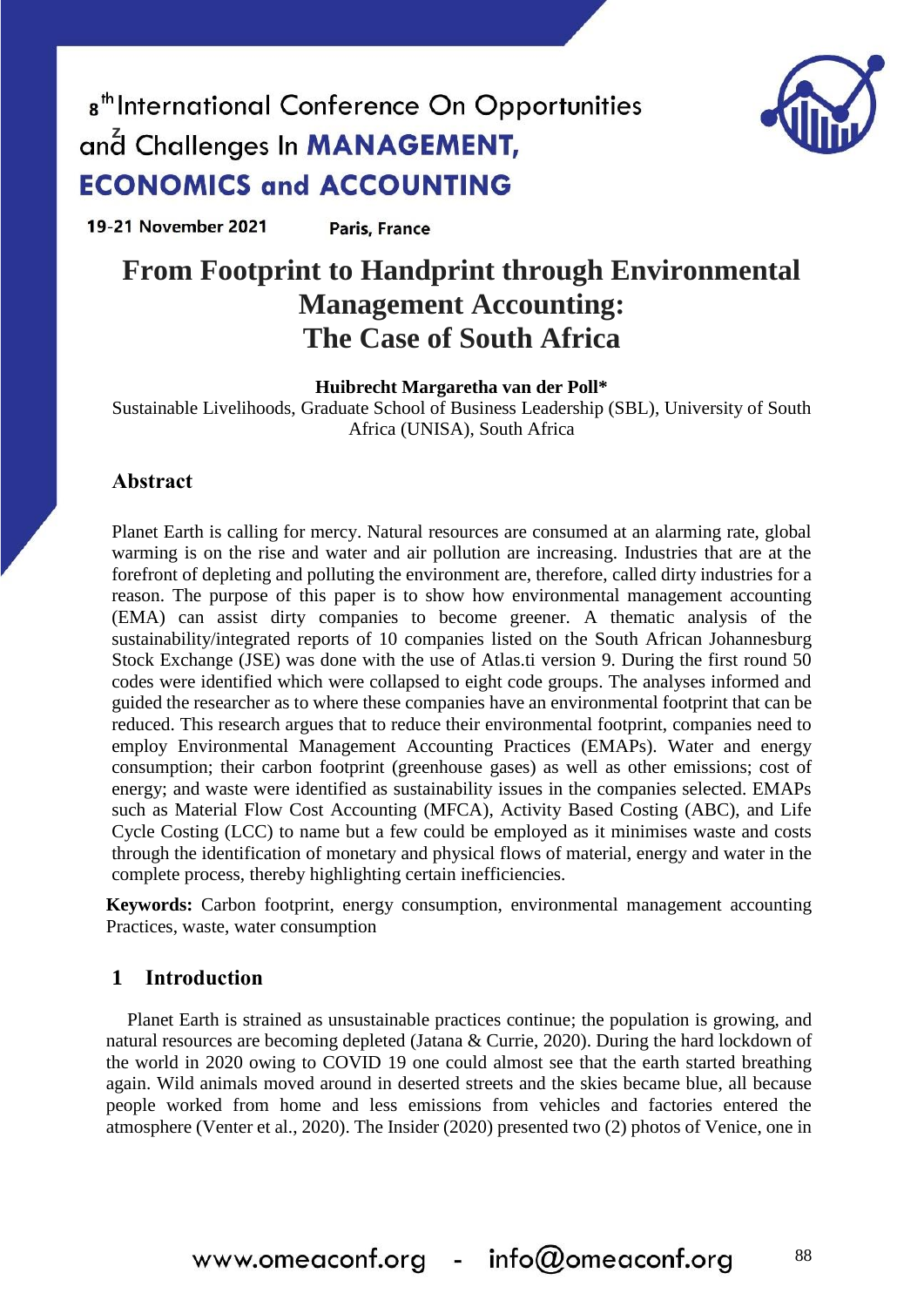

#### 19-21 November 2021 **Paris, France**

January 2018 and a second one in April 2020. A remarkable difference is visible in the pollution levels (Figure 1).



*Figure 1. Pollution in Venice January 2018 and April 2020 Source: Insider (2020)*

The United Nations set Sustainable Development Goals (SDGs) to be achieved by 2030 (United Nations Development Programme, 2015). As a result, this paper focuses on sustainable consumption and production (goal #12), and climate action (Goal #13). The African Union (AU) joined the drive to save planet Earth and Agenda 2063: The Africa we want, came about (AU, 2015). Goal #7, namely, Environmentally sustainable and climate resilient economies and communities further aims to save Planet Earth.

Owing to pressure from various stakeholders, companies from dirty industries are working towards an environmental handprint rather than an environmental footprint (Szász & Seer, 2018). Giannetti et al*.* (2020) call for cleaner production to achieve the SDGs by 2030. According to Qin, Harrison and Chen (2019) governments should intervene and ensure that guidelines exist to implement national environmental plans. Da Silva et al*.* (2021) established that cleaner production practices employed in the textile industry promoted environmental, economic and operational benefits. Shi et al*.* (2021) argue that the supply chain; and production and consumption will become more integrated and connected due to an increase in globalisation. They furthermore indicated that, although challenging, cleaner production needs to be promoted and implemented. However, greenwashing which constitutes inaccurate and misleading claims about a company's impact on the environment (Cojoianu et al., 2020) still prevails despite the Environmental Protection Agency (EPA) initiatives on greenhouse gases (GHGs) and the United States Securities and Exchange Commission's (SEC) climate change disclosures (Cong et al., 2020). Integrating these two reporting mechanisms could improve their usefulness.

The research question for this paper is as follows: *To what extent can dirty industries benefit from the use of EMAPs, firstly, to save the environment and secondly to save on costs?*

In answering the research question, this paper investigates which information and initiatives are reported in the Sustainability/Integrated Reports of listed companies from so-called dirty industries. The aim is to identify the challenges they are experiencing and how EMAPs can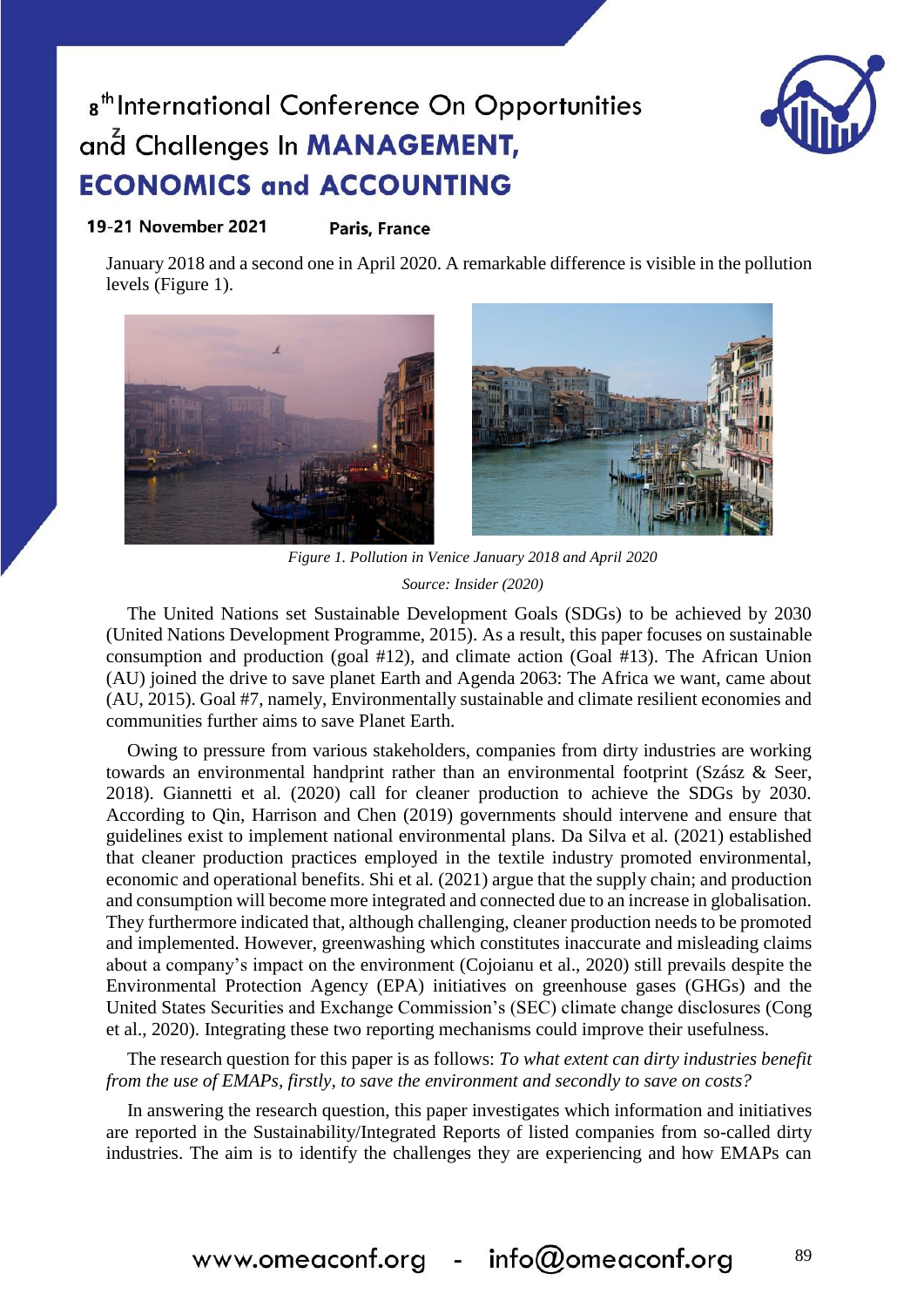

#### 19-21 November 2021 **Paris, France**

assist them to become greener industries. Gunarathne and Lee (2021) established that during the development of a cleaner production strategy EMAPs are, despite popularity gained, still employed in fragments, thereby limiting their usefulness. Burritt et al*.* (2019) indicated that environmental management accounting (EMA) employs a number of practices to assist managers with information for green decision-making, in other words how to decrease their environmental footprint. They argue that small changes rather than a reengineering of the accounting system should be considered. That is, EMA should first be employed on a small scale and if successful it can be broadened to provide top management with regular, useful information.

One of the EMAPs available to provide monetary and physical information regarding material, water and energy flows, is Material Flow Cost Accounting (MFCA). MFCA also highlights waste in the process (Chompu-Inwai et al., 2015). In the instance where a company aims to embark on greener production considering the cost thereof, lifecycle costing (LCC) is an option (Kazancoglu et al., 2020). A further practice that can be employed when a company wants to ensure the relevant costs of their environmental impacts are captured, is Activity-Based Costing (ABC) (Hsieh et al., 2020). According to Lee and Gunarathne (2019) other tools and techniques include water management accounting, energy accounting, sustainable business scorecard (SBSC), carbon management accounting and eco-control. They furthermore argue that all of these tools/techniques or practices need to be more emphasised in formal education of management accountants to ensure it is well-known and implemented.

The layout of the rest of the paper is: In the following section a literature review on dirty industries, waste and aspects around sustainability is presented. The methodology followed in this work is discussed thereafter, a presentation of the findings, conclusions, recommendations, and suggestions for future research.

#### **1.1 Literature review**

Three (3) of the dirtiest industries in the world according to (Worldatlas, n.d.) are mining and ore processing; chemical manufacturing; and product manufacturing. Product manufacturing companies often fail to employ the necessary environmental safety standards. Chemical manufacturing can produce toxic wastes and by-products and can, therefore, be a threat to the communities' health. In mining and ore processing companies the challenge is the production of large volumes of waste which contain pollutants like mercury, lead, and cadmium. On the positive side, new technologies can assist to curb the pollution generated from these industries.

According to Suska (2021) while companies do engage in pro-environment initiatives and projects, they still exert pressure on the natural environment owing to their specific type of core business. Some have greater water consumption needs for production and extraction processes resulting in the greater discharge of wastewater into the environment. High emissions of  $CO<sub>2</sub>$ can occur due to core activities, and extraction processes can contribute to relatively high production of waste. Consequently, areas that still need improvement are reducing carbon emissions and waste management (Suska, 2021). Chang, Canelas and Chen (2021) established that only one in four (4) construction companies' undertaken initiatives managed to decrease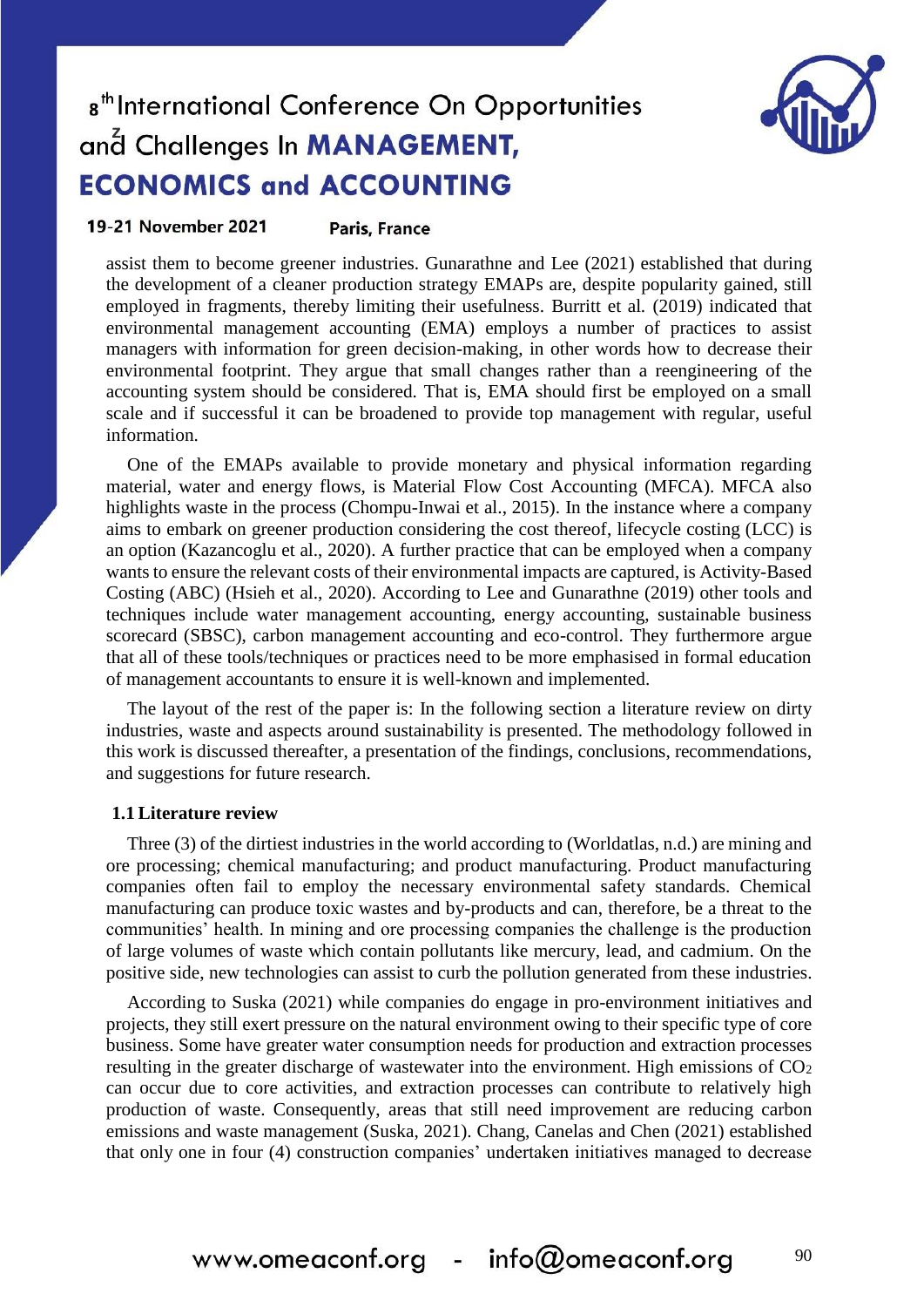

#### 19-21 November 2021 **Paris, France**

their environmental impact. Seclen-Luna, Moya-Fernández and Pereira (2021) found that manufacturing companies may exert a positive connection between the development of innovation strategies and productivity; and environmental impact. They also argued for stricter regulation in environmental terms as compliance should result in cost savings, increased productivity and a reduction in the environmental impact through the incorporation of technological changes.

Although companies from the dirty industries are trying their best to decrease their environmental footprint there is always room for improvement. Environmental management accounting practices (EMAPs) may be able to assist them to become greener. MFCA for instance can assist companies to identify where losses occur and bring savings about, leading to more efficient use of materials, water and energy in turn resulting in improved economic and environmental performance (Burritt & Saka, 2006). Zeng, Zhou and Xiao (2019) argued that MFCA and Life cycle assessment (LCA) are based on the life cycle of a product. The difference, however, comes in, in the stages of the life cycle. MFCA only focuses on the production stage while LCA focuses on the whole lifespan of a product. This is why it would be important to take both practices into account when considering environmental performance. Furthermore, Activity-based costing (ABC) can be employed to ensure that each activity related to the environmental impact of the company is costed properly (Al-Mawali, 2021).

Based on the environmental impacts of dirty industries and the shortfalls still experienced, EMAPs may be able to assist them to become even greener.

### **2 Methods**

Based on the research onion of Saunders, Lewis and Thornhill (2019) an interpretive philosophy was followed to generate human interest in the research (Dudovsky, 2018). Through an inductive approach analyses were done, culminating in a framework and recommendations for dirty industries. A literature survey was employed as a research strategy and a crosssectional time horizon was followed. Secondary data were downloaded for analyses based on the top 10 dirty JSE industries that were identified (Pure Earth and Green Cross Switzerland, 2016) and the following industries were included in the research: Chemicals, Construction and Materials, Forestry and Paper, Mining, Oil and Gas producers, and Pharmaceuticals & Biotechnology.

Companies listed on the South African JSE that had Integrated/Sustainability reports on their websites for 2016 and 2020 were identified. Two (2) reports per company were chosen to determine whether there was any improvement in the companies' environmental performance between the two (2) years. Stratified random sampling were used to identify the 10 companies on which a thematic analysis was conducted. Ethical clearance was obtained for this research.

The selected companies and their underlying industries are given in [Table 1.](#page-4-0)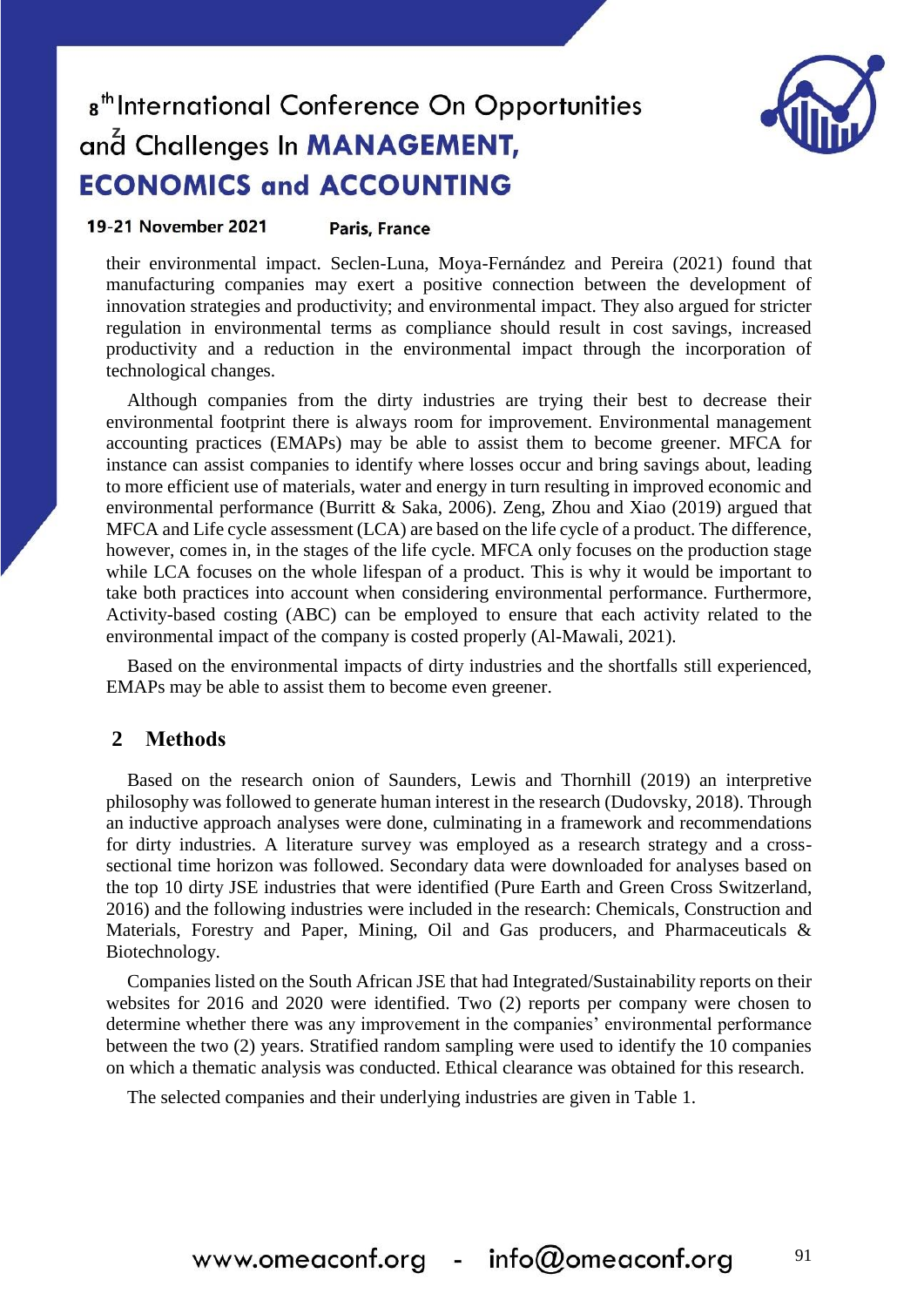19-21 November 2021

**Paris, France** 

*Table 1. Companies and Industries Considered*

<span id="page-4-0"></span>

| Company                               | <b>Industry</b>                     |
|---------------------------------------|-------------------------------------|
| <b>Bowler Metcalf Limited</b>         | <b>Chemicals</b>                    |
| Murray & Roberts Holdings Limited     | <b>Construction &amp; Materials</b> |
| Mondi Limited                         | Forestry & Paper                    |
| Arcelormittal South Africa Limited    | Industrial Metals & Mining          |
| Merafe Resources Limited              | Industrial Metals & Mining          |
| Anglo American Platinium Limited      | Mining                              |
| Harmony Gold Mining Company Limited   | Mining                              |
| <b>Wesizwe Platinum Limited</b>       | Mining                              |
| <b>MCMining Limited</b>               | Oil & Gas Producers                 |
| <b>Adcock Ingram Holdings Limited</b> | Pharmaceuticals & Biotechnology     |

Atlas.ti<sup>TM</sup> was used for the analysis of the Integrated/Sustainability reports downloaded from the companies' websites. Firstly, codes were generated which were based on keywords. The codes were used to generate quotations which were used to identify challenges and performance areas of the companies. The keywords included: carbon, climate change; consumption; conservation; energy/electricity; environment; pollution; respect for; and water. 50 Codes were generated and grouped into eight (8) group codes, namely, costs; energy; environment; pollution; recycling; sustainability; waste; and water. Quotations related to the codes were used to synthesise the findings.

### **3 Findings and discussion**

It became clear during the analysis of the reports that although these dirty industries are harming the environment, they are also doing much to conserve the environment. The following quotes are from their integrated/sustainability reports, the *emphases* in the quotations right through was added by the researcher – Refer Table 2.

| <b>T</b> word <b>E</b> : Ocher ar gao annono from company biarchienno                                        |                                                |
|--------------------------------------------------------------------------------------------------------------|------------------------------------------------|
| the <i>protection of the environment</i> is a key                                                            | focus on the areas where we believe we         |
| consideration for Adcock Ingram  committed to the                                                            | can most effectively contribute to SDG         |
| sustainable management and <i>conservation</i> of the                                                        | targets relating to socio-economic             |
| <i>environment</i> . Throughout its operations  focuses on                                                   | development, environmental protection          |
| minimising the potential impact on the environment.                                                          | and broader leadership in the mining sector.   |
| Considering the sensitivity of the area in which the mine                                                    | Technology enabling sustainability.  our       |
| operates, the integration of concurrent rehabilitation and                                                   | integrated approach to technology,             |
| conservation of biodiversity into the life cycle of the                                                      | digitalisation and sustainability is           |
| mine became major business case drivers. Three key                                                           | accelerating our ability to <i>protect the</i> |
| objectives were identified including:  the integration of <i>environment</i> , improve lives and livelihoods |                                                |
| biodiversity management throughout the life cycle of the                                                     |                                                |

*Table 2. General quotations from company statements*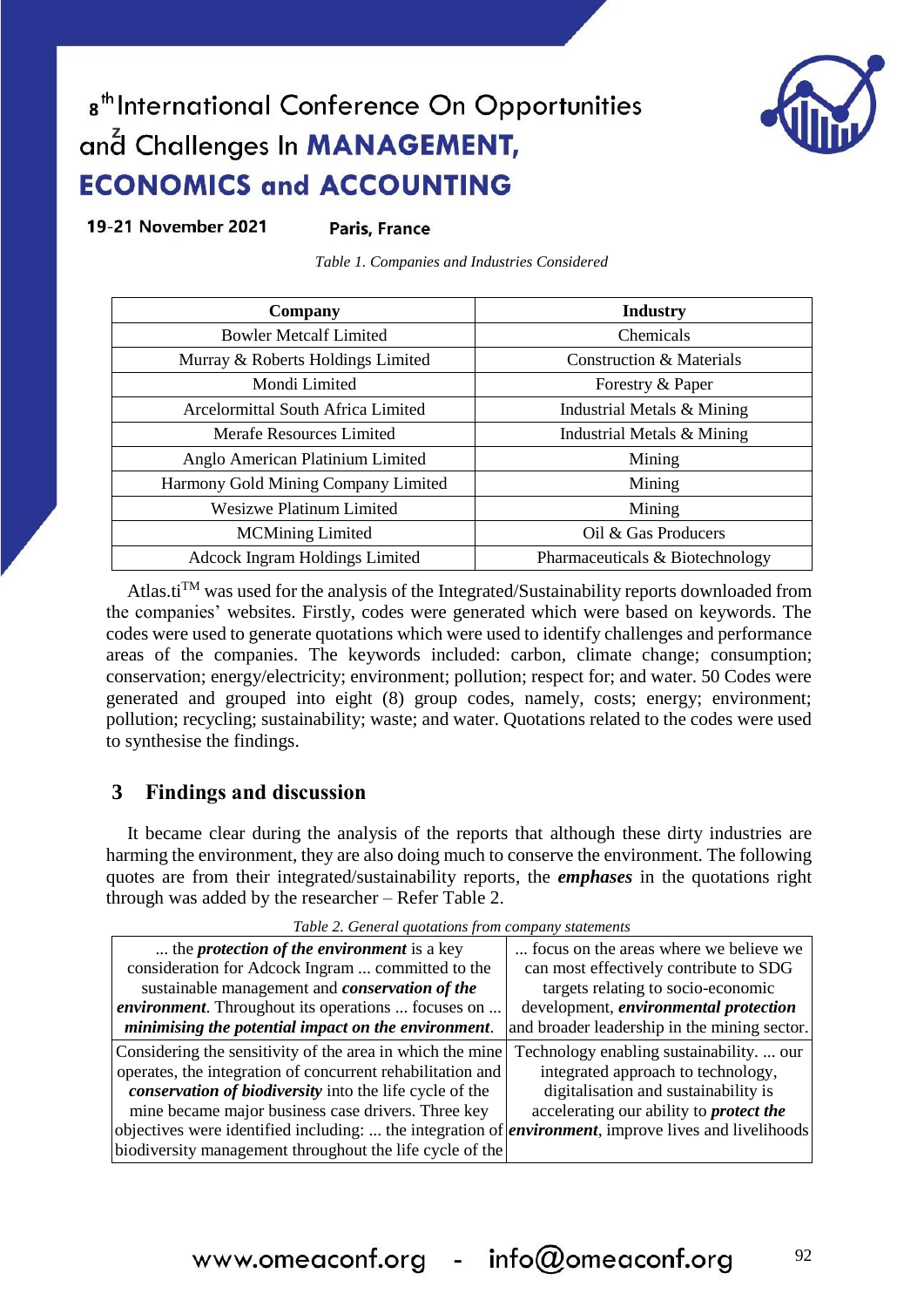

19-21 November 2021

**Paris, France** 

| $\vert$ mine; and using <i>innovative mine design and concurrent</i> | and build trust with our full breadth of |
|----------------------------------------------------------------------|------------------------------------------|
| <i>rehabilitation</i> to reduce closure liabilities and improve      | stakeholders.                            |
| rehabilitation outcomes.                                             |                                          |

Figure 2 is a word cloud generated with the use of Atlas.ti<sup>TM</sup> indicting the frequency of codes in the sustainability/integrated reports of the 10 selected companies for the years 2016 and 2020. Water, energy, emissions, sustainability, environmental and waste seem to be the most important concepts discussed in the reports. Cost of energy and other cost related issues were also highlighted and although it is not showing in the WordCloud it is discussed as a finding.



*Figure 2. Analysis of sustainability/integrated reports of 10 selected companies*

Quotations from the integrated/sustainability reports which include the words climate change, costs, energy, pollution, water, and waste are discussed next.

### **3.1 Climate change**

Climate change is a concern for all these companies, they acknowledge that they need to address certain aspects in their operations to conserve the environment (Table 3).

|                                             | Table 5. Cumate change 8 quotations from company statements |
|---------------------------------------------|-------------------------------------------------------------|
| Pursue continual improvement in             | Task Force on Climate-related Financial                     |
| environmental performance issues,           | Disclosures (TCFD)  to provide better information           |
| such as water stewardship, energy use       | to investors across four key areas; <i>climate change</i>   |
| and climate change.                         | governance, risk, strategy and, metrics and targets.        |
| to helping address <i>climate change</i> is | <b>Climate change</b> risks and opportunities When          |
| underpinned by our work to reduce our       | assessing the risks and opportunities presented by          |
| GHG emissions.                              | <i>climate change</i> , we use two time horizons.           |
| <b>Climate change:</b> how we respond to    | <i>Climate change</i> risks are included in each            |
| the global warming challenges facing        | operation's risk assessment.  actively participates         |
| the world and our industry in particular    | in discussions on <i>climate change</i> legislation via     |
|                                             | various industry organisations.                             |

*Table 3. Climate change's quotations from company statements*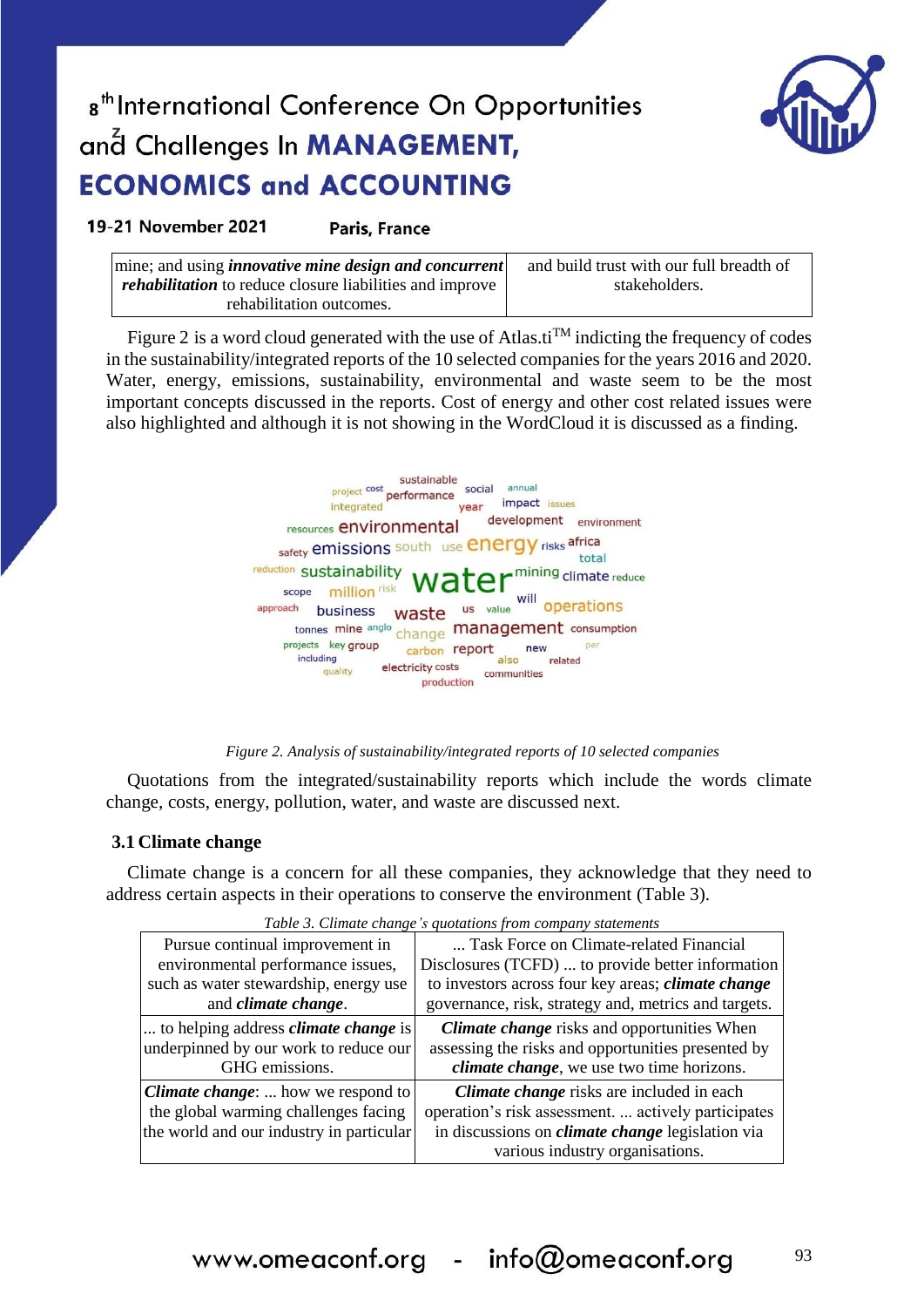

19-21 November 2021

Paris, France

| will be fundamental to our |  |
|----------------------------|--|
| sustainability.            |  |

Climate change should be on the agenda and in the strategy of each company to ensure there is a future for all. Companies acknowledge that they need to reduce their GHGs. One of the companies categorised the risks and opportunities into short- and long-term.

### **3.2 Costs**

Most of the companies' reports analysed show a concern for the increase in energy costs as well as interruption of energy supply. The South African energy provider announces high increases annually which in turn has a negative impact on operational costs. Another cost indicated in the analyses is carbon tax – Refer Table 4.

|  |  | Table 4. Costs' quotations from company statements |
|--|--|----------------------------------------------------|
|--|--|----------------------------------------------------|

| <i>higher electricity cost</i> derived from an                                                                                                                                                                                                                          | The pending <i>carbon tax</i> and <i>increased cost of</i>                                                                                                                                                                                        |
|-------------------------------------------------------------------------------------------------------------------------------------------------------------------------------------------------------------------------------------------------------------------------|---------------------------------------------------------------------------------------------------------------------------------------------------------------------------------------------------------------------------------------------------|
| 8.8% tariff increase and much reduced                                                                                                                                                                                                                                   | electricity may affect the sustainability of                                                                                                                                                                                                      |
| economies of scale.                                                                                                                                                                                                                                                     | operations.                                                                                                                                                                                                                                       |
| <i>Punitive administered-price increases, in</i><br>particular electricity, pose a real threat to the<br>sustainability  while a decision on partially<br>restarting Saldanha – which would create<br>hundreds of jobs – would be dependent on<br>energy cost concerns. | A R142 million (US\$10 million) increase in<br>water and electricity costs  mainly due to<br>the <i>annual tariff increases</i> . Tariff increases<br>were partially offset by electricity saving<br>initiatives at all South African operations. |

These companies have started with certain initiatives to try and minimise the effect of rising energy costs as well as carbon tax – Refer Table 5.

| The benefits  of investing in <i>energy efficient</i>                                                 | Key benefits  are <i>increased electricity self-</i> |  |
|-------------------------------------------------------------------------------------------------------|------------------------------------------------------|--|
| projects  has shown to be extremely                                                                   | sufficiency, lower energy costs and reduced          |  |
| significant and the benefits  will increase                                                           | environmental footprint of the mill                  |  |
| with future <i>electricity</i> price increases.                                                       |                                                      |  |
| By year end,  improvement projects had                                                                | we can use new technology to <i>improve</i>          |  |
| accounted for <i>estimated energy savings</i> of 5.8                                                  | our cost efficiency in response to cost              |  |
| million GJ, representing energy cost savings of<br>pressures, such as <i>increases in electricity</i> |                                                      |  |
| approximately \$90 million.                                                                           | tariffs and labour costs.                            |  |
| Re-prioritising and re-enforcing <i>energy efficiency</i> and demand management initiatives           |                                                      |  |
| such initiatives contributed to <i>savings of</i> almost R55 million.                                 |                                                      |  |

Although companies are already making use of new technology and other energy efficient initiatives, they could further benefit from using EMAPs. EMAPs have cost cutting effects since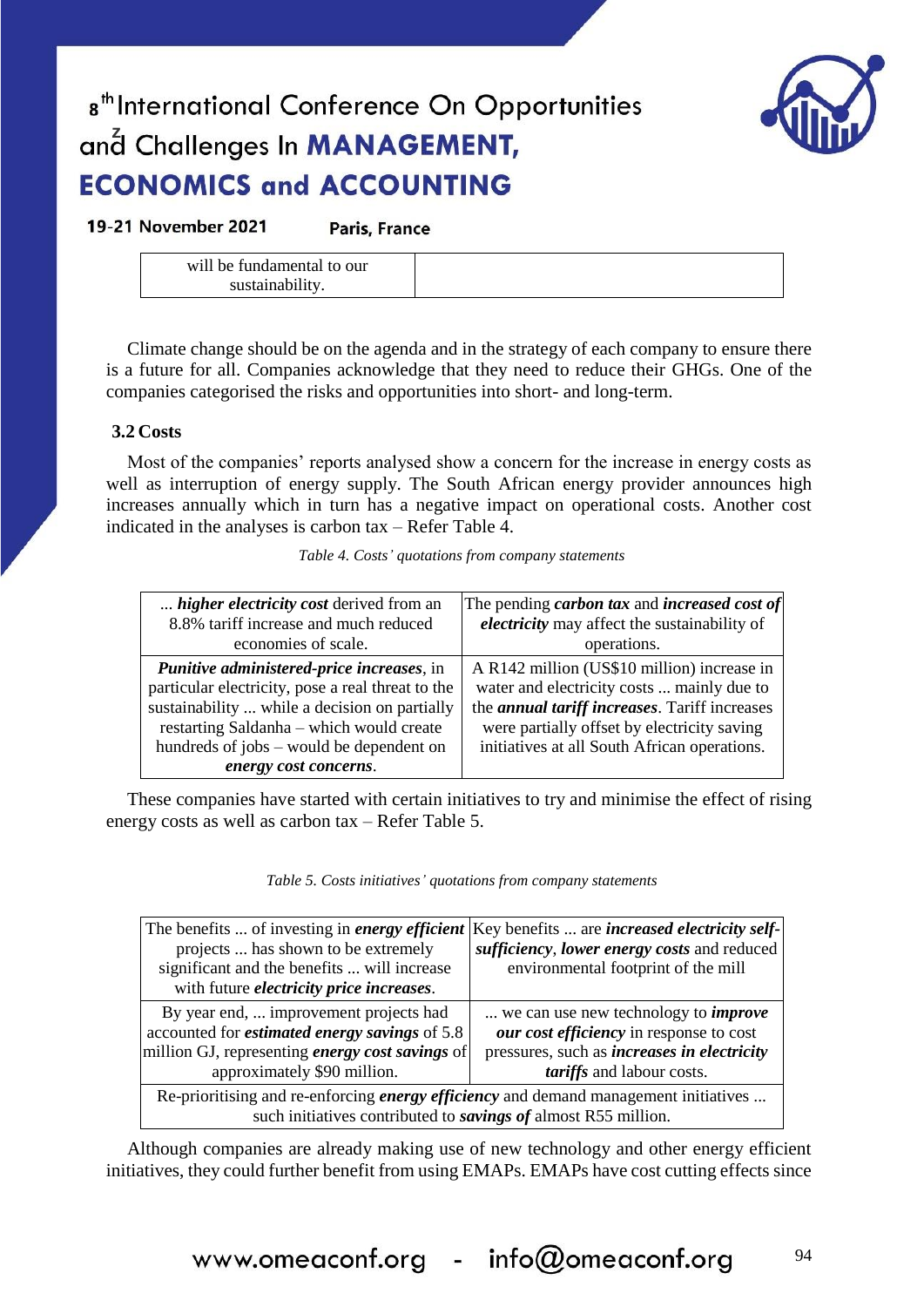

ABC is used to identify those activities that do not contribute to the value of the company (CIMA, 2008).

### **3.3 Energy**

Energy conservation, consumption and management as well as alternative energy sources are all mentioned in the reports analysed – Refer table 6.

| Key areas of focus are water management;<br><i>electricity consumption; carbon</i><br>emissions; and stakeholder education and<br>awareness.                                                                                                                                                     | Improved mineral waste management can result<br>in significant savings and <i>reduced energy</i><br>consumption.                                                                                                                                                                                                                                     |  |
|--------------------------------------------------------------------------------------------------------------------------------------------------------------------------------------------------------------------------------------------------------------------------------------------------|------------------------------------------------------------------------------------------------------------------------------------------------------------------------------------------------------------------------------------------------------------------------------------------------------------------------------------------------------|--|
| In 2016, a total of 320 energy efficiency<br>and business improvement projects saved<br>5.8 million GJ in energy consumption,<br>The cumulative <i>avoided energy costs</i><br>over the past three years is estimated at<br>\$260 million based on 2016 energy prices.                           | <b>Energy consumption:</b> Mine energy consumption<br>is determined from utility bills  captured<br>manually by the organisation's environmental<br>data capture team, who track consumption<br>patterns.  audited on an annual basis to ensure<br>accuracy and consistency in the manner in which<br>such data is communicated within the business. |  |
| Mining and processing activities result in the unavoidable disturbance of land, generation of<br>mineral residue, use of fresh water and energy,  We strive to minimise our footprint<br>through our innovative technologies that are designed to support our approach to sustainable<br>mınıng. |                                                                                                                                                                                                                                                                                                                                                      |  |

Some of the more detailed initiatives to reduce energy consumption are highlighted next – refer Table 7.

*Table 7. Energy initiatives from company statements*

| <b>Back-up power supplies</b> as well as on-site<br>water storage facilities allow for continuous<br>production during periods of interruption.                                                                                                                                                      | Using more precise technologies, less<br>energy and water,  reducing our<br>environmental footprint for every ounce,<br>carat and kilogram.                                                                                                                            |
|------------------------------------------------------------------------------------------------------------------------------------------------------------------------------------------------------------------------------------------------------------------------------------------------------|------------------------------------------------------------------------------------------------------------------------------------------------------------------------------------------------------------------------------------------------------------------------|
| committing to being carbon neutral across<br>the operations by 2040, and roughly a third of<br>the business by 2030,  also aim to have made<br>a 30% improvement in energy efficiency, a<br>50% reduction in freshwater abstraction, and a<br>30% absolute reduction in greenhouse gas<br>emissions. | <b>Technological innovation and</b><br>digitalisation, working hand in hand with<br>our three sustainability pillars, are helping us<br>achieve some of our most important<br>objectives: keeping people out of harm's<br>way; <i>reducing energy</i> and water usage; |

### *Table 6. Energy quotations from company statements*

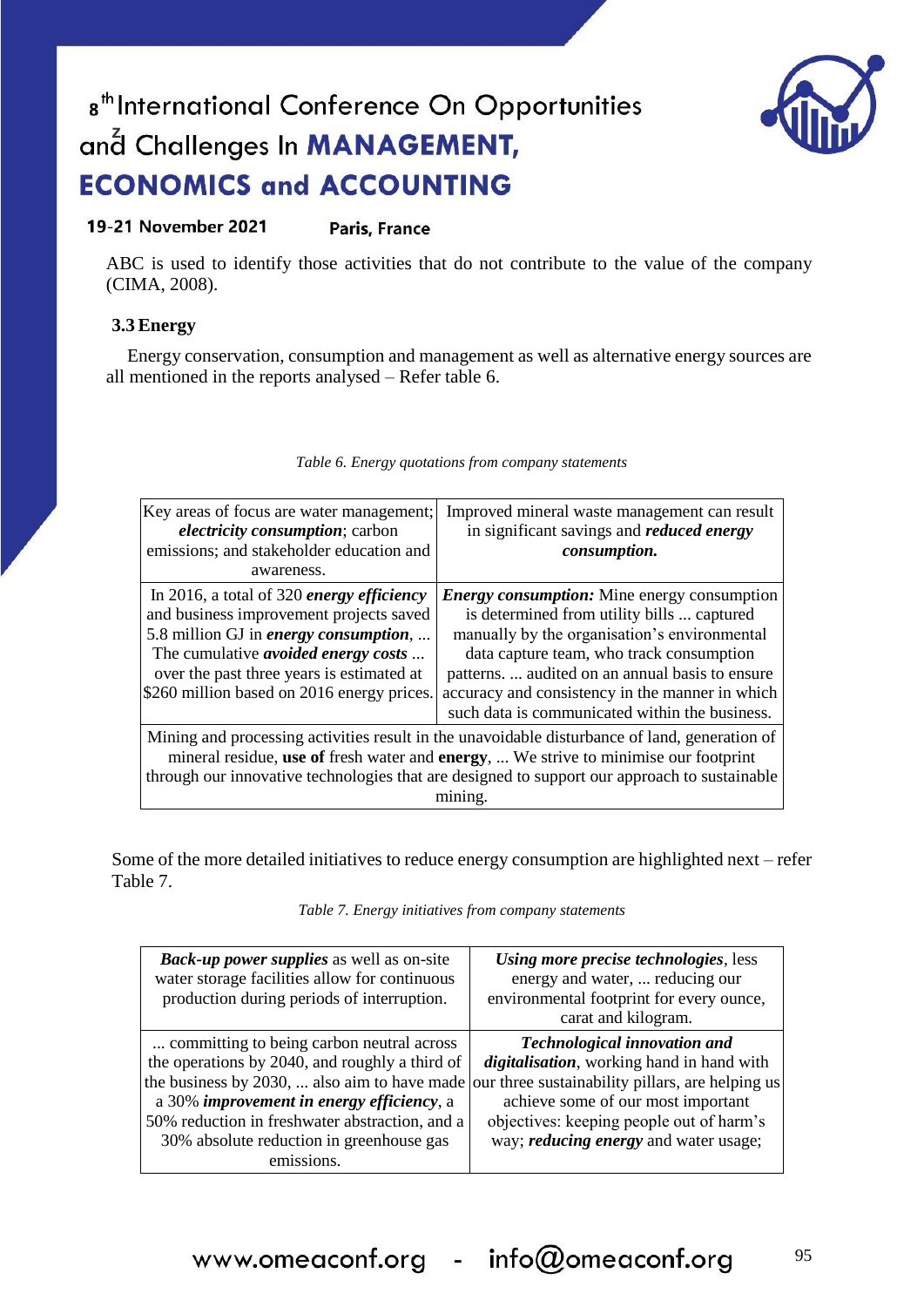

19-21 November 2021

**Paris, France** 

| <b>Reduce energy consumption</b> by 8%<br>Implementation of four <i>priority projects</i> to<br>meet 2030 targets.                                                                                                                                           | installed a 90-kilowatt, <i>grid-tied solar</i><br>farm, which produces enough energy to<br>power all the mine's offices.                                                                                                                                                                                                                                   |
|--------------------------------------------------------------------------------------------------------------------------------------------------------------------------------------------------------------------------------------------------------------|-------------------------------------------------------------------------------------------------------------------------------------------------------------------------------------------------------------------------------------------------------------------------------------------------------------------------------------------------------------|
| The <i>off-gas boiler</i> will,  have a material<br>impact on both our $CO2$ emissions and our cost<br>of electricity.                                                                                                                                       | Several efforts are underway to include<br><i>renewable energy</i> in our energy portfolio                                                                                                                                                                                                                                                                  |
| good progress has been made with the<br>replacement of fluorescent lights with low<br>energy lights <i>day/night sensors</i> ; the<br>charging of forklifts outside peak demand<br>times and the shutdown of chillers and cooling<br>towers during weekends. | <b>FutureSmart<sup>TM</sup></b> mining  response to the<br>global drive for a more productive and<br>sustainable approach to mining $-$<br>economically, socially and environmentally.<br>broad innovative thinking and<br>collaborative partnerships to find solutions<br>to mining's most critical challenges: safety,<br>productivity, water and energy. |
| implement <i>best-available technologies</i> on an<br>ongoing basis, particularly in regard to<br>underground ventilation, fuel use and pumping.<br>invested in the <i>harnessing and re-use of</i><br><i>energy</i> , such as waste-heat recovery.          | Developed the Group environmental<br>reporting standard and conducted an<br>independent external assurance on energy<br>and carbon indicators.                                                                                                                                                                                                              |
| that starts with reducing our products' carbon footprint. We're transitioning to low carbon<br><i>energy</i> and using our leading role in forestry management.                                                                                              |                                                                                                                                                                                                                                                                                                                                                             |

The above are in line with Shrivastava and Vidhi (2020) who found that mining companies are making strides to improve on their environmental footprint, however, they cannot always decrease it owing to the nature of their business. Yet, since there is usually room for improvement, an EMAP such as MFCA may assist when the material and energy flows in a company are highlighted (Kovachev & Ross, 2009).

### **3.4 Pollution**

Pollution of the air through greenhouse gases (GHGs) and water through effluents and toxic discharges are all part of the dirty industries' operations. The following extracts indicate what these industries are experiencing as well as their initiatives taken – Refer Table 8.

| Regarding <i>surface</i> water <i>pollution</i> ,<br>rehabilitation has been prioritised. | Global stretch goals and visions Milestones and<br>targets Climate change. To operate carbon-neutral     |
|-------------------------------------------------------------------------------------------|----------------------------------------------------------------------------------------------------------|
|                                                                                           | mines.                                                                                                   |
| Effective mineral waste management<br>reduces the aesthetic and land use                  | The Carbon Vault TM programme aims to harness the<br>natural powers of kimberlite to capture carbon from |
| challenges of mining, particularly                                                        | the atmosphere and lock it away for millions of                                                          |
| during closure, as well as the potential                                                  | years This supports its commitment to achieving                                                          |
| for water and air pollution.                                                              | carbon neutral operations by 2030.                                                                       |

*Table 8. Pollution quotations from company statements*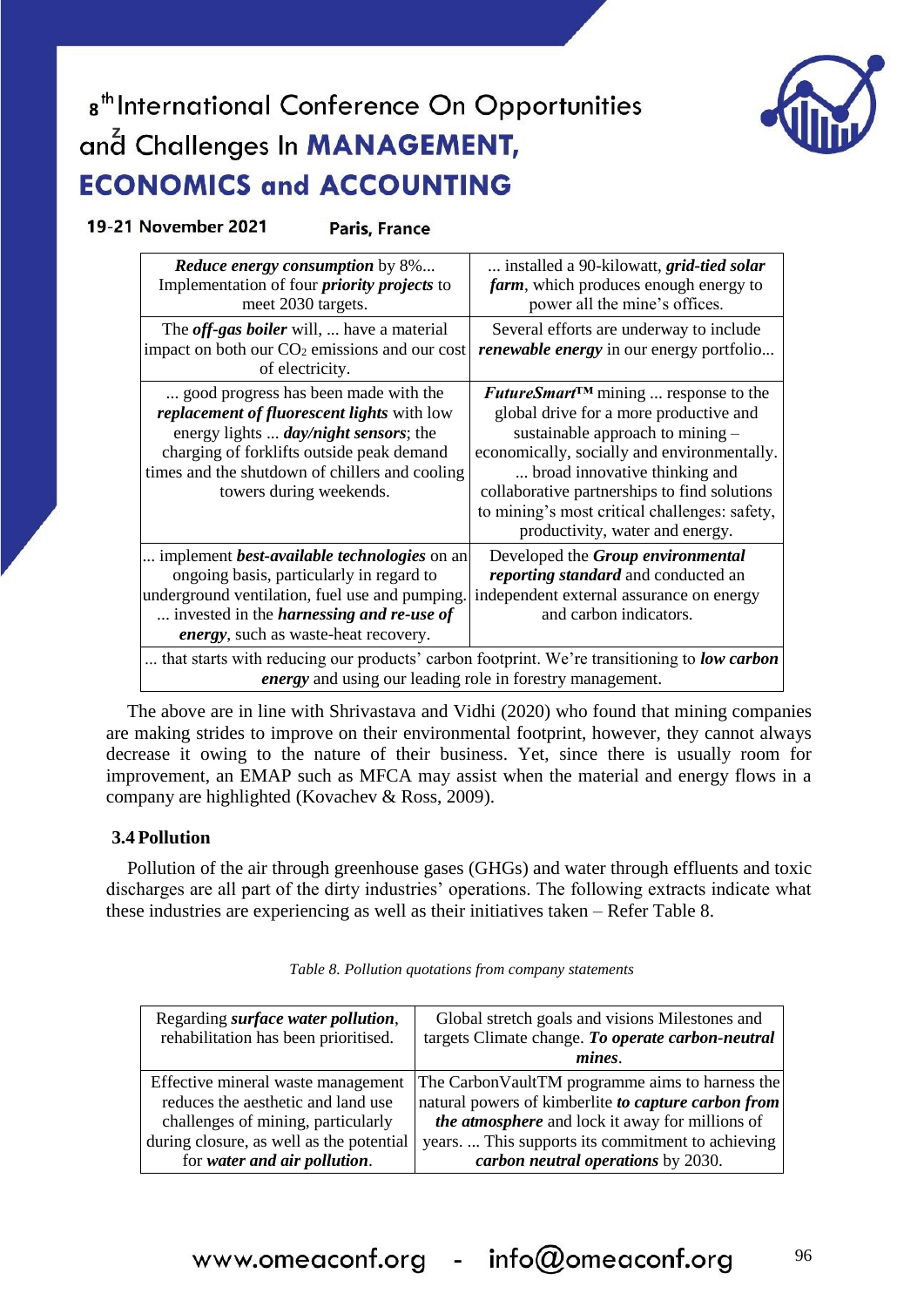

### 19-21 November 2021

### **Paris, France**

| Group-level absolute and intensity-                                                                                                                                       | Reducing our carbon footprint remains an            |  |
|---------------------------------------------------------------------------------------------------------------------------------------------------------------------------|-----------------------------------------------------|--|
| based greenhouse gas emission                                                                                                                                             | important focus. In South Africa, we are well       |  |
| <i>reduction</i> targets have been set for the                                                                                                                            | advanced in our efforts to seek augmenting national |  |
| five years.                                                                                                                                                               | grid power with renewable alternatives.             |  |
| increasing pressure for decarbonisation by both climate activists and investors, and for<br>companies to acknowledge, disclose and <i>reduce their carbon emissions</i> . |                                                     |  |

Most of these companies are cognisant of the effect their emissions have on the environment and are, therefore, working towards cleaner operations to reduce their polluting effects on the air, land and water. With MFCA that identifies flows of materials and energy (Kokubu & Tachikawa, 2013); and ABC (CIMA, 2008) identifying each and every activity during the operational processes of a company, positive results may be facilitated from the management accounting office.

### **3.5 Water**

Water is a necessity for most of the production processes of dirty industries in a water scarce country like South Africa – Refer Table 9.

| Progress  with the <i>conservation of water</i> ,<br>repair of leaks, ongoing <i>recycling of water</i><br>and increasing borehole utilisation.                                                                                                                                                                                                                                                                                                                                             | <b>Water-saving projects</b> saved 23 million m3<br>of water in 2016 (2015: 25 million m3),<br>total new-water consumption decreased by<br>14% from 222 million m3 in 2015 to 191<br>million m3 in 2016.                                                                                                                                                                                  |
|---------------------------------------------------------------------------------------------------------------------------------------------------------------------------------------------------------------------------------------------------------------------------------------------------------------------------------------------------------------------------------------------------------------------------------------------------------------------------------------------|-------------------------------------------------------------------------------------------------------------------------------------------------------------------------------------------------------------------------------------------------------------------------------------------------------------------------------------------------------------------------------------------|
| core focus areas is <i>water conservation</i> , a<br>critical concern for the mining industry<br>globally. Our ambition is  to <i>eliminate</i><br>fresh water from our mining processes,<br>especially in the separation and transportation<br>of ore and waste (tailings).  examining how<br>we can <i>reduce the cost of dewatering</i> while<br>looking at the physical and chemical<br>properties of the fine ore particles to<br>understand why they cling so resolutely to<br>water. | Sufficient, reliable supplies of water and<br>electricity are essential to the safe, efficient<br>conduct of our mining operations. Water is a<br>scarce resource in South Africa, and supply<br>was further constrained by the drought last<br>summer.  implementing various measures to<br>improve efficiency of use and <i>proactively</i><br>reducing water consumption by recycling. |
| All process water at plant is sourced from<br>shaft <b>boreholes and fissure</b> water. This water<br>is re-used  and circulated and diluted with<br>fissure water to improve the quality of the<br>water in the dam where a variety of birds<br>nest.  reverse osmosis plants treat water<br>and supply underground employees with                                                                                                                                                         | heavily reliant on water as an input to<br>mining and processing activities. The<br>responsible management of water is critical,<br>given concerns around water security, water<br>quality, rising costs and increasing regulation<br>and scrutiny by authorities.  made a positive<br>contribution to water security around some                                                         |

#### *Table 9. Water quotations from company statements*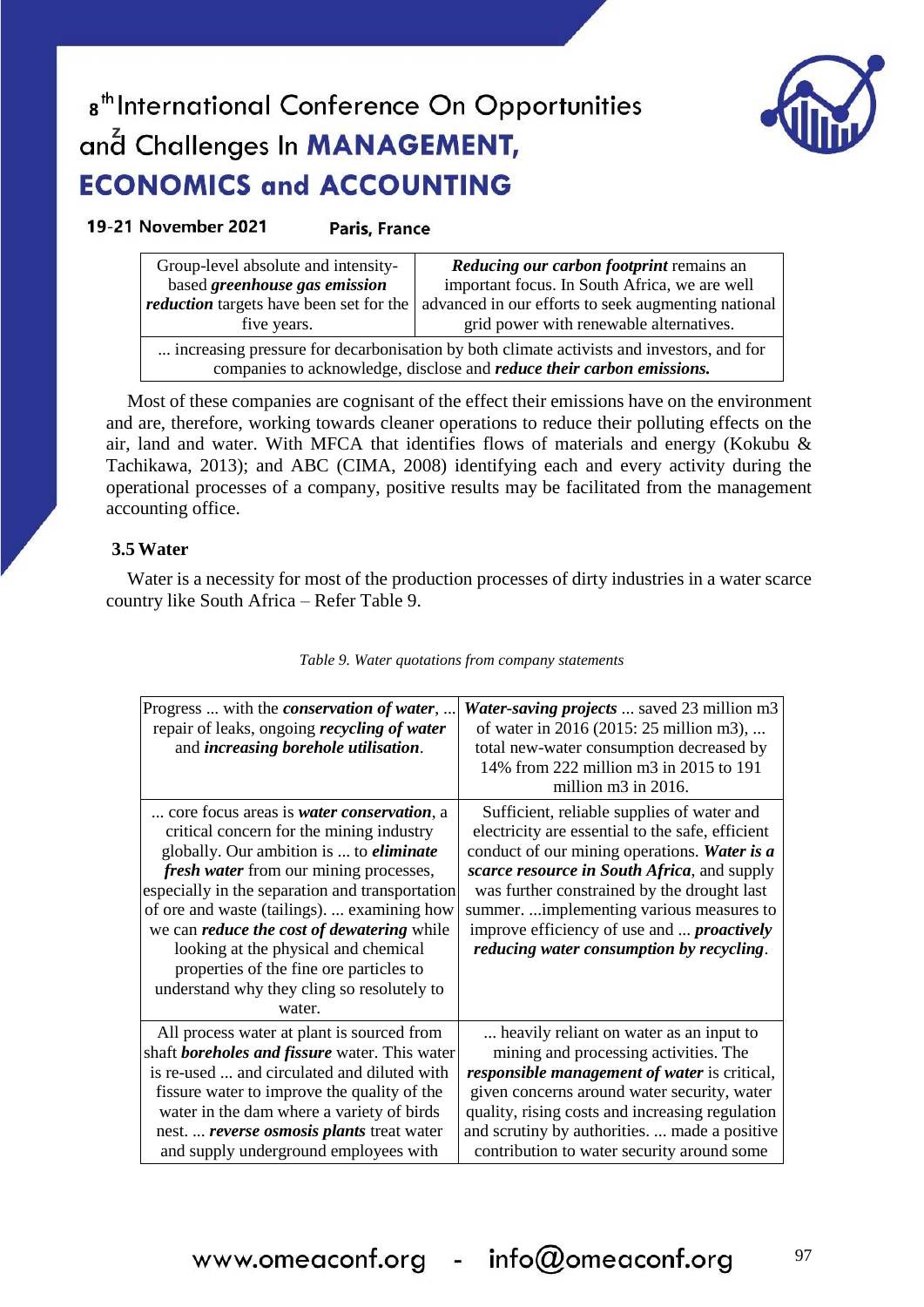

19-21 November 2021 Paris, France

| shaft consumption.                                                                                                                                                                                                                                                                                                                                                                         | fresh, clean water for drinking which reduces operations by leveraging mining infrastructure<br>for community use.               |  |  |
|--------------------------------------------------------------------------------------------------------------------------------------------------------------------------------------------------------------------------------------------------------------------------------------------------------------------------------------------------------------------------------------------|----------------------------------------------------------------------------------------------------------------------------------|--|--|
| Water consumption:  operate a closed water<br>system with zero discharge to the natural<br>environment.                                                                                                                                                                                                                                                                                    | All employees are coached and trained<br>regarding the efficient use of natural<br>resources, reducing input material and waste. |  |  |
| Substituting fresh water with grey water.  strives to use alternative water resources to fresh<br>water in its processes.  agreements with three municipalities, our operations  use treated<br>effluent, also known as grey water,  freeing up potable water for use by local communities<br>and providing adequate facilities for the treatment of sewage outflows from the communities. |                                                                                                                                  |  |  |

Using boreholes, greywater, reverse osmosis and closed water systems are some of the initiatives to conserve water. Again, MFCA can assist in highlighting the flow of water during the whole process of a company and may assist in reducing water consumption.

### **3.6 Waste and recycling**

Waste is also a concern, whether it being waste of water, energy or materials it needs to be addressed. The following are extracts from the reports which indicated their waste risk, waste, and recycling initiatives. These quotes indicate that they know their risks and impacts and that through new technologies they are working towards becoming green – Refer Table 10.

|  | Table 10: Water quotations from company statements |  |  |
|--|----------------------------------------------------|--|--|
|  |                                                    |  |  |

| The CEL delivers programmes  to achieve          | These result in impacts on land through the     |
|--------------------------------------------------|-------------------------------------------------|
| stable and capable processes that reduce         | establishment of tailings dams and waste rock   |
| variability and waste;                           | piles and may also result in impacts on water   |
|                                                  | <i>if not managed effectively.</i>              |
| our efforts are focused on mineral residue       | investigating passive water treatment  to       |
| as our most material <i>waste-related risk</i> . | reduce closure liability without generating     |
|                                                  | additional waste.                               |
| Reduction and/or recycling targets related       | Coal South Africa is piloting a mobile          |
| to non-mineral waste have been set               | processing plant to <i>recycle waste tyres</i>  |
| operations aim to send zero waste to landfill    |                                                 |
| by 2020.                                         |                                                 |
| engage with the Recycling and Economic           | invested in the <i>harnessing and re-use of</i> |
| Development Initiative of South Africa on        | <i>energy</i> , such as waste-heat recovery.    |
| waste tyre recycling prospects.                  |                                                 |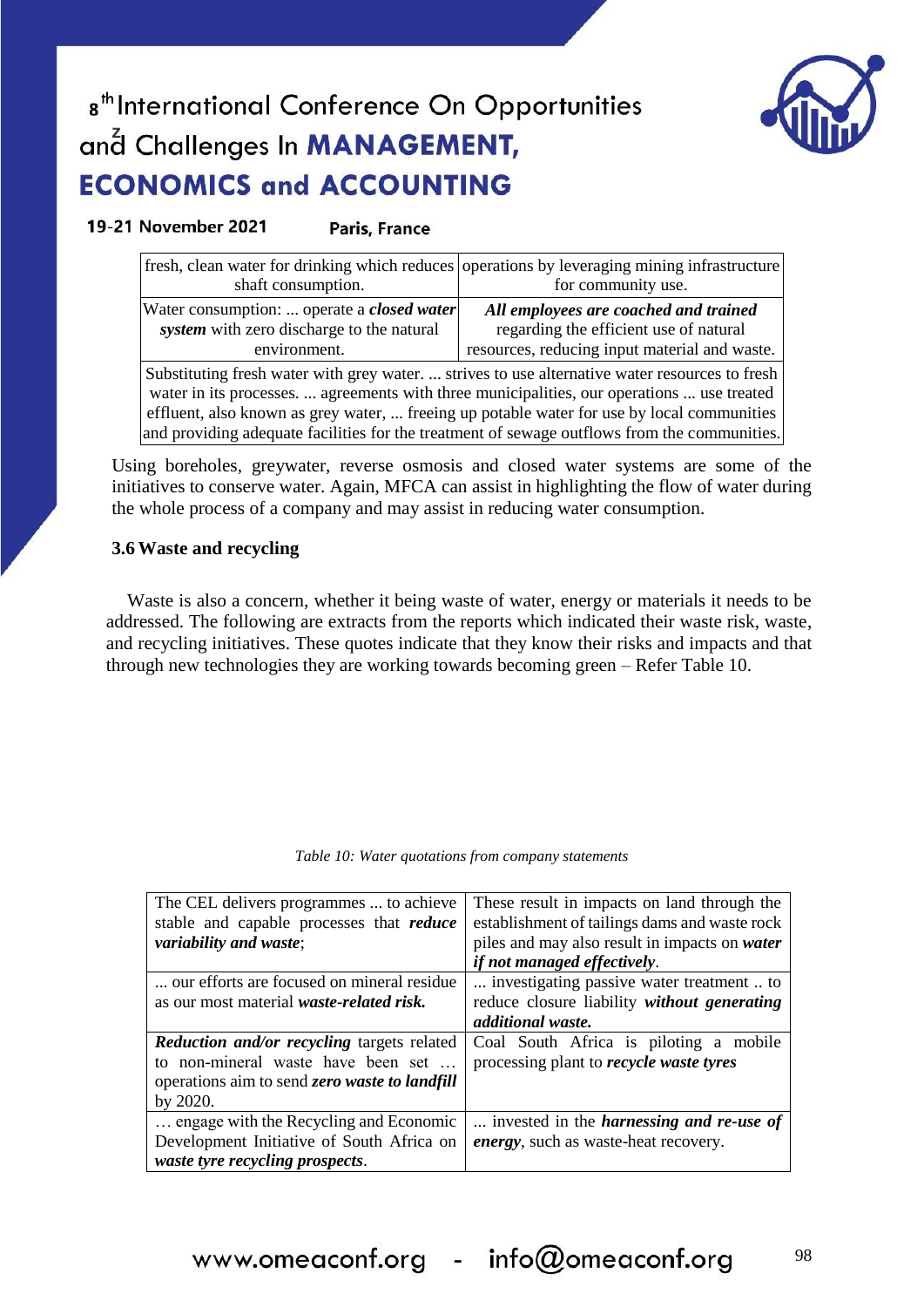

99

# 8<sup>th</sup> International Conference On Opportunities and Challenges In **MANAGEMENT**, **ECONOMICS and ACCOUNTING**

19-21 November 2021

**Paris, France** 

|                                                                                                | field trials of waste dump rehabilitation   We plan for the lifecycle of the mine and       |  |  |
|------------------------------------------------------------------------------------------------|---------------------------------------------------------------------------------------------|--|--|
| early in the project helped to integrate                                                       | beyond and use our own technologies for                                                     |  |  |
|                                                                                                | conservation of biodiversity into the life <i>reducing waste</i> and protecting the natural |  |  |
| cycle of the mine.                                                                             | environment.                                                                                |  |  |
| implementing a new mineral residue management technical standard,  for tailings                |                                                                                             |  |  |
| dams and water-retaining dams, and by the end of 2018 for waste rock piles. The new            |                                                                                             |  |  |
| standard raises the bar in the level of care for our mineral residue facilities, as we seek to |                                                                                             |  |  |
| move beyond compliance towards best practice.                                                  |                                                                                             |  |  |

Preventing waste and committing to recycling can both have a positive effect on the environment. The selected companies are all turning to some kind of recycling and waste reduction initiatives – one of the benefits of ABC is that all activities are scrutinised (CIMA, 2008) and those activities not adding value and creating waste are identified. MFCA on the other hand identifies waste or non-products which can then also be prevented or minimised (Kokubu & Tachikawa, 2013).

On the strength of foregoing discussions and analyses a conceptual framework to assist dirty industries in moving ahead with their green initiatives has been synthesised. The framework is given in Figure 3.



*Figure 3. Conceptual Framework linking components of study*

Aspects around the use of EMAPs linking costs to the company under consideration are given cognisance in the framework. Environmental aspects centred around the recycling of water,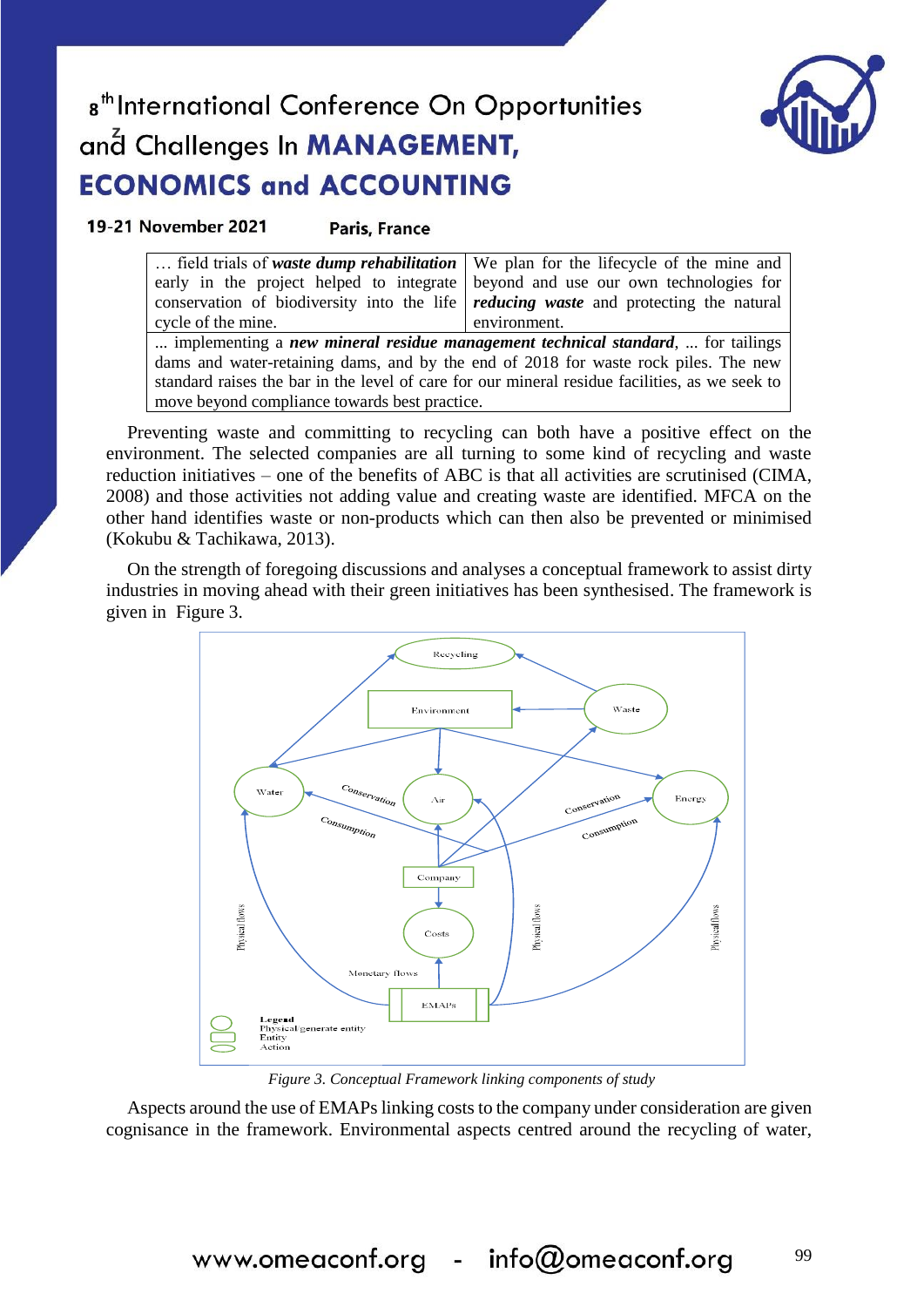

#### 19-21 November 2021 **Paris, France**

waste, air quality, and the efficient use of energy in these industries are included in the framework. Emphases are on reducing consumptions and conserving the environment.

### **4 Conclusion**

In this paper aspects around the effect of dirty industries with reference to South Africa as a developing economy were considered. Integrated/Sustainability reports of a number of companies on the JSE were extracted and analysed with respect to their treatment and initiatives around Climate change; Costs; Energy; Pollution; Water; and Waste and recycling. It was found that these companies are generally aware of their environmental footprint and are attempting to put measures in place to address these. These solutions are, however, centered around the use of scientific solutions, and lack measurements with respect to the costs involved. It is to this end that this paper augments these solutions by proposing the use of environmental management accounting with associated practices of MFCA and ABC.

Future work in this area may be pursued along a number of avenues: The **Error! Reference source not found.** framework is conceptual in nature and will have to be taken through the usual validation steps, for example, exercising it in one of more of the companies discussed in this paper. During these validations, discussions with other stakeholders, namely the communitiess in which these companies operate could also be conducted.

### **Acknowledgment**

This work is based on the research supported in part by the National Research Foundation of South Africa (Grant Number 119862).



### **References**

- African Union. (2015). *Agenda 2063: The Africa we want* (Issue September). African Union. https://au.int/en/agenda2063/overview
- Al-Mawali, H. (2021). Environmental cost accounting and financial performance: The mediating role of environmental performance. *Accounting*, *7*(3), 535–544. https://doi.org/10.5267/j.ac.2021.1.005
- Burritt, Roger L., & Saka, C. (2006). Environmental management accounting applications and eco-efficiency: case studies from Japan. *Journal of Cleaner Production*, *14*(14), 1262– 1275. https://doi.org/10.1016/j.jclepro.2005.08.012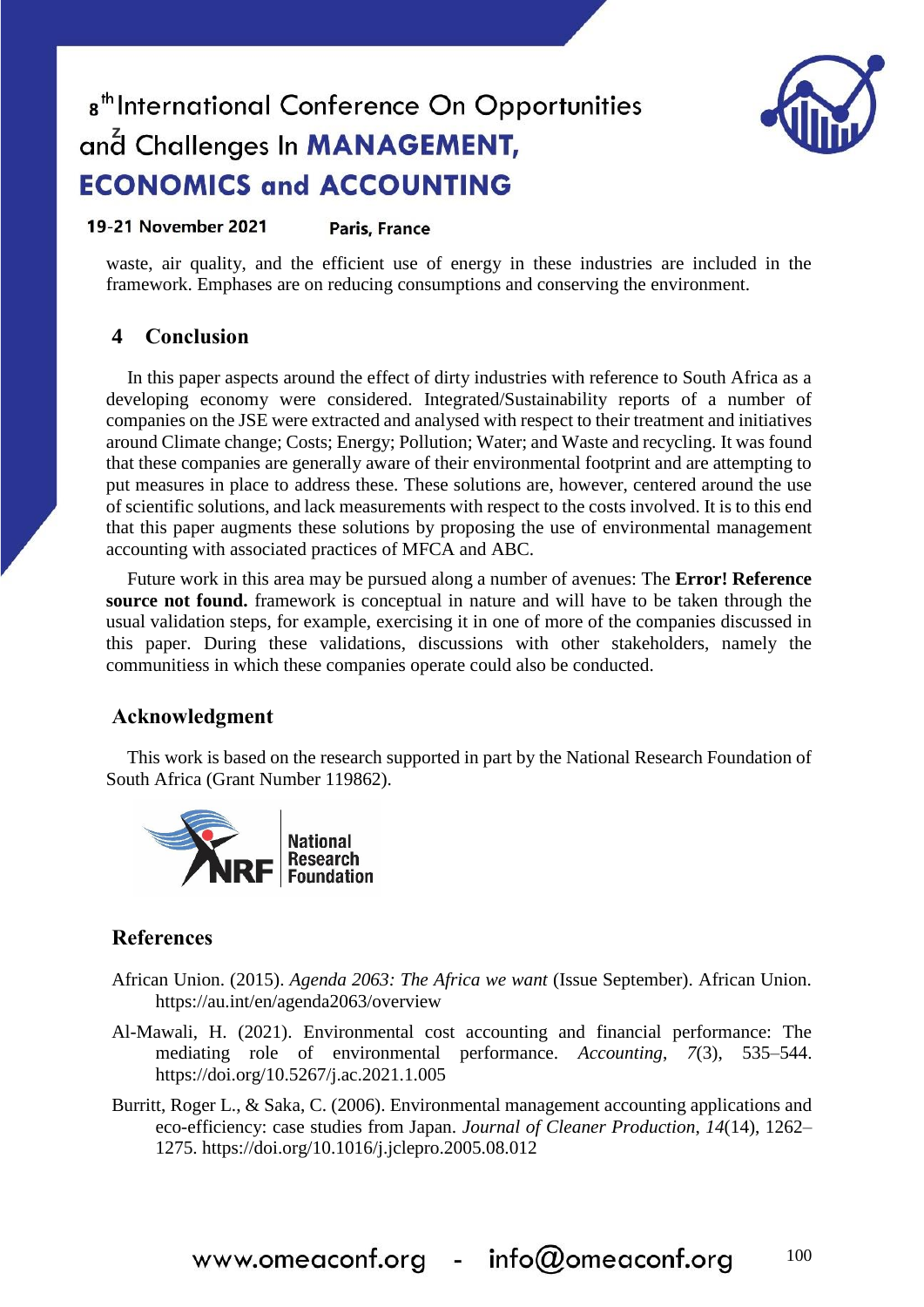#### 19-21 November 2021 Paris, France

- Burritt, Roger Leonard, Herzig, C., Schaltegger, S., & Viere, T. (2019). Diffusion of environmental management accounting for cleaner production: Evidence from some case studies. *Journal of Cleaner Production*, *224*, 479–491. https://doi.org/10.1016/j.jclepro. 2019.03.227
- Chang, A. S., Canelas, C., & Chen, Y.-L. (2021). Relationships between Environmental Initiatives and Impact Reductions in the indicators in CSR reports of Construction Companies. *Sustainability*, *13*(14), 1-15. https://doi.org/https://doi.org/10.3390/ su13148061
- Chompu-Inwai, R., Jaimjit, B., & Premsuriyanunt, P. (2015). A combination of Material Flow Cost Accounting and design of experiments techniques in an SME: The case of a wood products manufacturing company in northern Thailand. *Journal of Cleaner Production*, *108*, 1352–1364. https://doi.org/10.1016/j.jclepro.2014.08.039
- CIMA. (2008). Activity Based Costing Topic Gateway. *Topic Gateway Series*, *1*, 1-11. http://www.cimaglobal.com/Documents/ImportedDocuments/cid\_tg\_activity\_based\_co\_ sting\_nov08.pdf.pdf
- Cojoianu, T., Hoepner, A., Ifrim, G., & Lin, Y. (2020, June). Greenwatch-shing: Using AI to Detect Greenwashing. *Accountancy Plus - CPA Ireland*, 50–51. https://ssrn.com/ abstract=3627157
- Cong, Y., Freedman, M., & Park, J. D. (2020). Mandated greenhouse gas emissions and required SEC climate change disclosures. *Journal of Cleaner Production*, *247*. https://doi.org/10.1016/j.jclepro.2019.119111
- da Silva, P. C., de Oliveira Neto, G. C., Correia, J. M. F., & Tucci, H. N. P. (2021). Evaluation of economic, environmental and operational performance of the adoption of cleaner production: Survey in large textile industries. *Journal of Cleaner Production*, *278*. https://doi.org/10.1016/j.jclepro.2020.123855
- Dudovsky, J. (2018). *The Ultimate Guide to Writing a Dissertation in Business Studies: A Stepby-Step Assistance*. Business research methodology. https://research-methodology.net /about-us/ebook/
- Giannetti, B. F., Agostinho, F., Eras, J. J. C., Yang, Z., & Almeida, C. M. V. B. (2020). Cleaner production for achieving the sustainable development goals. *Journal of Cleaner Production*, *271*, 122127. https://doi.org/10.1016/j.jclepro.2020.122127
- Gunarathne, N., & Lee, K. H. (2021). The link between corporate energy management and environmental strategy implementation: Efficiency, sufficiency and consistency strategy perspectives. *Journal of Cleaner Production*, *293*, 126082. https://doi.org/10.1016/ j.jclepro.2021.126082
- Hsieh, C. L., Tsai, W. H., & Chang, Y. C. (2020). Green activity-based costing production decision model for recycled paper. *Energies*, *13*(10). https://doi.org/10.3390/ en13102413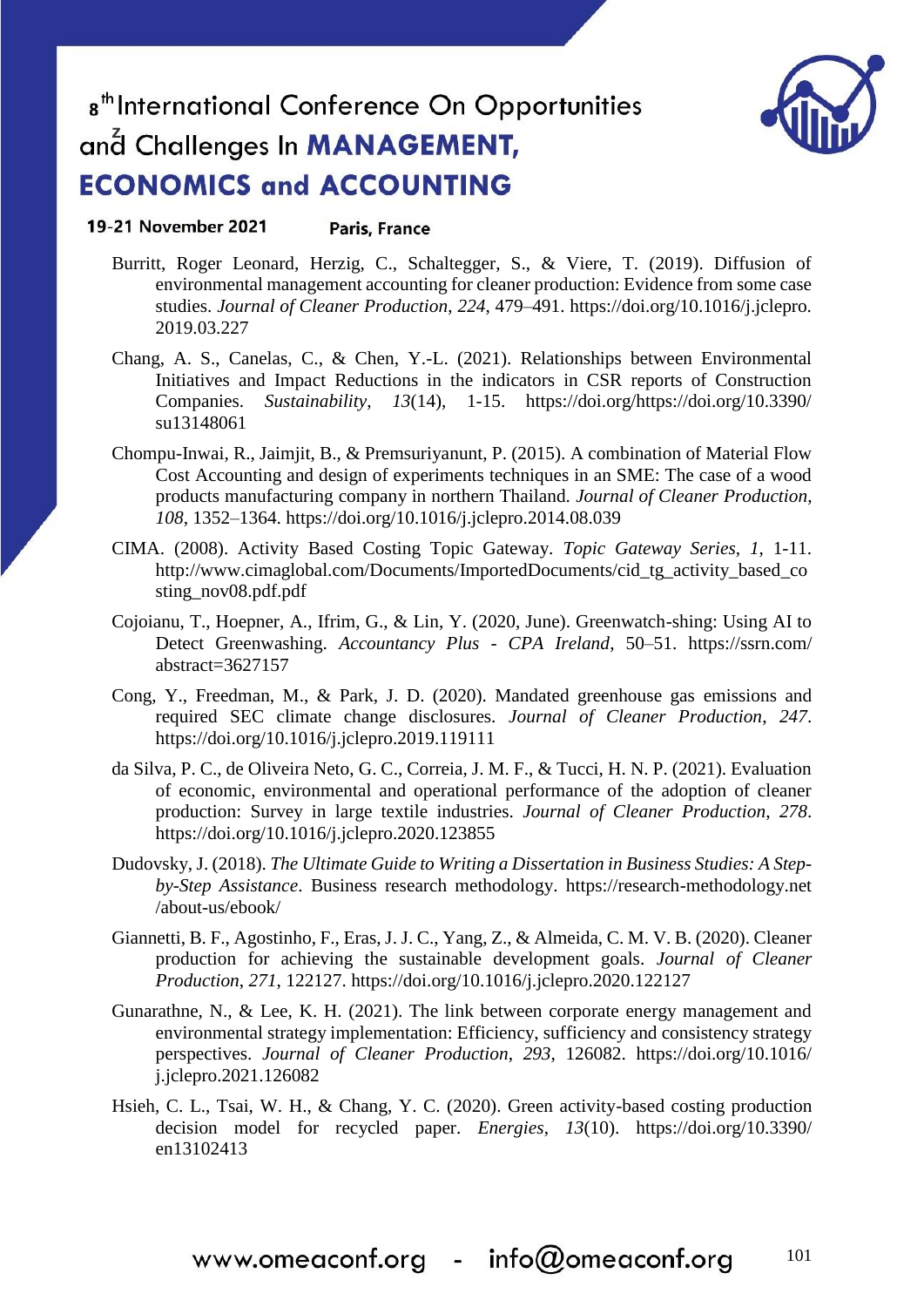

#### 19-21 November 2021 Paris, France

- Insider. (2020). *Photos show the dramatic effect lockdown is having on pollution in Italy*. https://www.insider.com/photos-show-reduced-pollution-venice-milan-italy
- Jatana, N., & Currie, A. (2020). Hitting the targets. In *Population matters* (pp. 1–24).
- Kazancoglu, Y., Sagnak, M., Kayikci, Y., & Kumar Mangla, S. (2020). Operational excellence in a green supply chain for environmental management: A case study. *Business Strategy and the Environment*, *29*(3), 1532–1547. https://doi.org/10.1002/bse.2451
- Kokubu, K., & Tachikawa, H. (2013). Material Flow Cost Accounting: Significance and Practical Approach. In J. Kauffman & K. Lee (Eds.), *Handbook of Sustainable Engineering* (pp. 351–369). Springer. https://doi.org/https://doi.org/10.1007/978-1- 4020-8939-8\_96
- Kovachev, I., & Ross, L. (2009). Management accounting tools for today and tomorrow. *Chartered Institute of Management Accountants*, *November*, 1–32. www.cimaglobal. com/resources
- Lee, K., & Gunarathne, N. (2019). An Exploration of the Implementation and Usefulness of Environmental Management Accounting: A Comparative Study Between Australia and Sri Lanka. *CIMA Research Executive Summary*, *15*(3), 1-24.
- Pure Earth and Green Cross Switzerland. (2016). The Toxics Beneath Our Feet. *Blacksmith Institute*, 1-56. http://www.worstpolluted.org/docs/WorldsWorst2016.pdf
- Qin, Y., Harrison, J., & Chen, L. (2019). A framework for the practice of corporate environmental responsibility in China. *Journal of Cleaner Production*, *235*, 426–452. https://doi.org/https://doi.org/10.1016/j.jclepro.2019.06.245
- Saunders, M. N. K., Lewis, P., & Thornhill, A. (2019). *Research Methods for Business Students* (8th ed.). Pearson.
- Seclen-Luna, J. P., Moya-Fernández, P., & Pereira, Á. (2021). Exploring the effects of innovation strategies and size on manufacturing firms' productivity and environmental impact. *Sustainability (Switzerland)*, *13*(6), 1–18. https://doi.org/10.3390/su13063289
- Shi, L., Liu, J., Wang, Y., & Chiu, A. (2021). Cleaner production progress in developing and transition countries. *Journal of Cleaner Production*, *278*. https://doi.org/10.1016/ j.jclepro.2020.123763
- Shrivastava, P., & Vidhi, R. (2020). Pathway to sustainability in the mining industry: A case study of alcoa and rio tinto. *Resources*, *9*(6). https://doi.org/10.3390/ RESOURCES9060070
- Suska, M. (2021). Environmental corporate social responsibility (Ecsr) on the example of polish champion oil, gas and mining companies. *Sustainability (Switzerland)*, *13*(11). https://doi.org/10.3390/su13116179